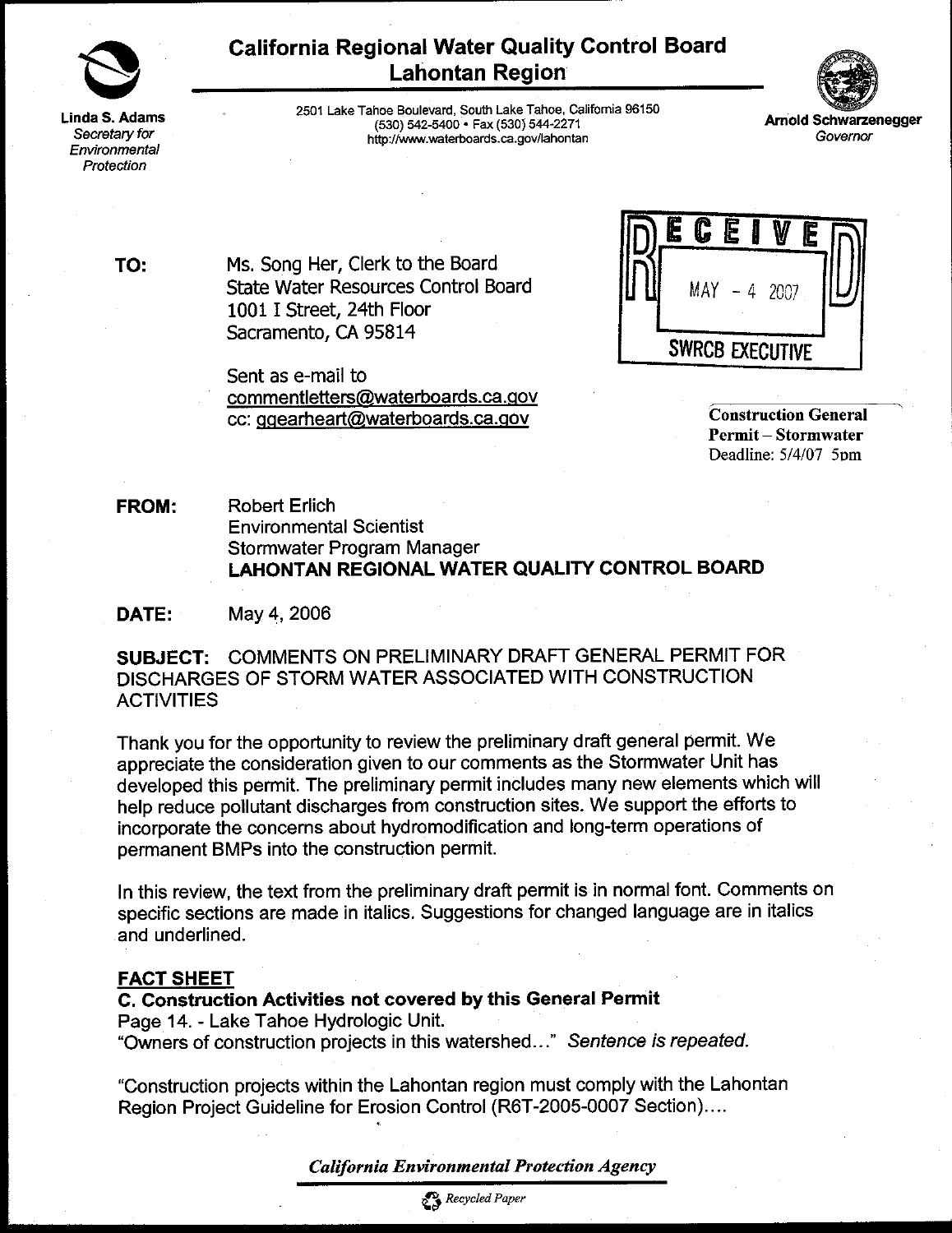*Replace with "Construction projects disturbing one or more acres of land within the Lake Tahoe Hydrologic Unit must comply with the Regional Board General Construction Permit (Board Order R6T-2005-0007)….* 

*Note: There are Lahontan Region Project Guidelines for Erosion Control found in the Basin Plan (Section 4.8) or as attachments to other Regional Board permits, e.g.,Attachment G in* 

*[http://www.waterboards.ca.gov/lahontan/Adopted\\_Orders/2003/R6T-2003-](http://www.waterboards.ca.gov/lahontan/Adopted_Orders/2003/R6T-2003-0004_Small_Const_WDR.pdf)*

*[0004\\_Small\\_Const\\_WDR.pdf](http://www.waterboards.ca.gov/lahontan/Adopted_Orders/2003/R6T-2003-0004_Small_Const_WDR.pdf) The Caltrans Statewide Permit Section L.5 also includes provisions to comply with other specific Regional Board Erosion Control Guidelines. If possible, the new State Board Construction permit should state that the Regional Board erosion control guidelines apply. However, to be enforceable, these guidelines should be mentioned in the new state board permit, rather than in this section of the Fact Sheet.* 

Page 15. - Caltrans projects. *Comment: Is this language (indicating the General Permit does not apply to Caltrans projects) consistent with Caltrans permit section H.2 or proposed language in the new Caltrans permit?* 

From 99-06-DWQ Section H.2 "The Construction Management Program shall be in compliance with requirements of the NPDES General Permit for Construction Activities (Construction General Permit) not including NOI filing."

# **GENERAL PERMIT FOR DISCHARGES OF STORM WATER ASSOCIATED WITH CONSTRUCTION ACTIVITIES**

### **I. Findings**

Page 4

12. "…but small construction projects with an "R Value" less than 5 during the clearing and mass grading phase of their project may be considered "low risk" and are subject to fewer requirements in the General Permit."

*Problem noted: This erroneously suggests that if the R Value is less than 5, the project would be subject to fewer requirements. Attachment F-Sediment Transport Risk Worksheet has several other factors used to determine risk categories. Small projects with R Value less than 5 may still be in medium or high risk groups.* 

*Suggested Change: "…but, small construction projects with an "R Value" less than 5 during the clearing and mass grading phase of their project may be considered "low risk" and, depending on other aspects of the project, may be subject to fewer requirements in the General Permit."* 

Page 7

26. Table 1 – Summary of Risk Categories and Required Elements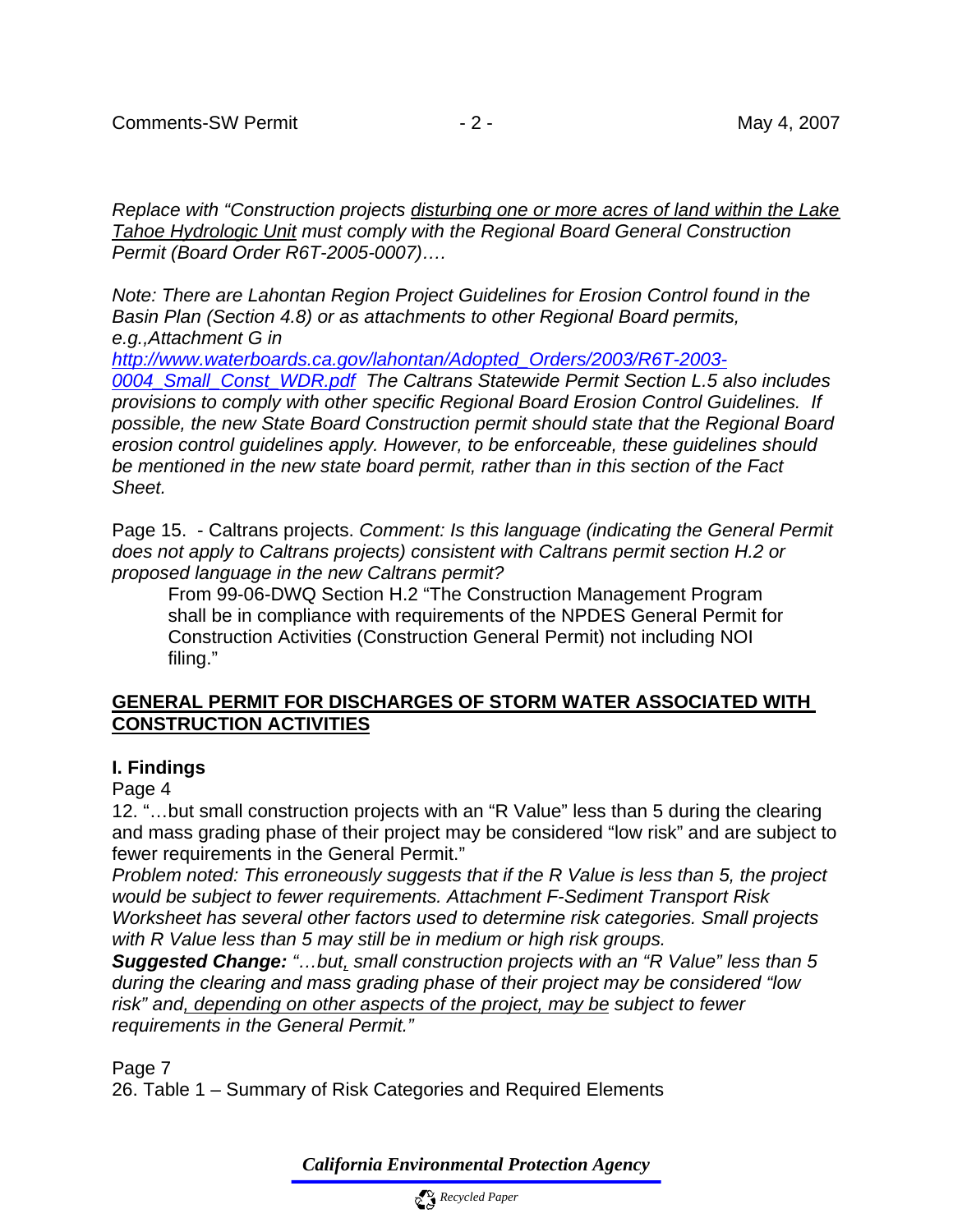*Problem noted: Table 1 shows that a SWPPP is not required for Low Risk Categories. However, elsewhere in the permit (Section VI.4, Attachment C, Attachment D), applicants are directed to submit a SWPPP as part of required Permit Registration Documents (PRDs). Permit language should provide clearer guidance on when to determine risk categories, and which documents should be submitted for low risk projects.* 

### Page 8

32. "This General Permit requires all discharges to electronically submit…" *Suggested Change: "This General Permit requires all dischargers to electronically submit…"* 

33.c "The following discharges are not required to obtain coverage under this General Permit: ... c. Construction projects in the Lake Tahoe Hydrologic Unit<sup>6</sup>; Footnote 6: Discharges from construction projects in the Lake Tahoe Hydrologic Unit

may be required to obtain coverage under the regional permit … Counties."

*Suggested Change: "Discharges from construction projects resulting in one or more acres of land disturbance in the Lake Tahoe Hydrologic Unit require coverage under the regional permit* … *Counties. Contact the Lahontan Water Board to determine whether other permits are required for construction projects resulting in less than one acre of land disturbance in the Lake Tahoe Hydrologic Unit."*

# **II. Conditions for Permit Coverage**

### **A. Obtaining Permit Coverage**

Page 9

Section II.A.1. "All dischargers requiring coverage … provisions in Section B.VII, below." *Provisions are found in Section VII, not Section B. VII.* 

*Suggested Change: Áll dischargers requiring coverage … provisions in Section VII, below."* 

# **B. Revising Permit Coverage for Change of Acreage**

Page 10

Section II.B.3.a-c "If the portion of the site completed is not stabilized, the current discharger is required to: …. new discharger(s)… "

*If a portion of the project is completed, it should be stabilized. Section II.B.3 should apply only to portions sold or otherwise transferred to new ownership.* 

*Suggested Change: "If the portion of the site sold is not stabilized, the current discharger is required to: …. new discharger(s)… "* 

*Problem noted: If discharger sells < 1 acre portions which are not stabilized, is the discharger still required to notify new dischargers of requirements to obtain coverage, even though the permit applies only for projects one acre or larger? Does the permit allow < 1 acre sections to be sold by the developer without requiring stabilization?*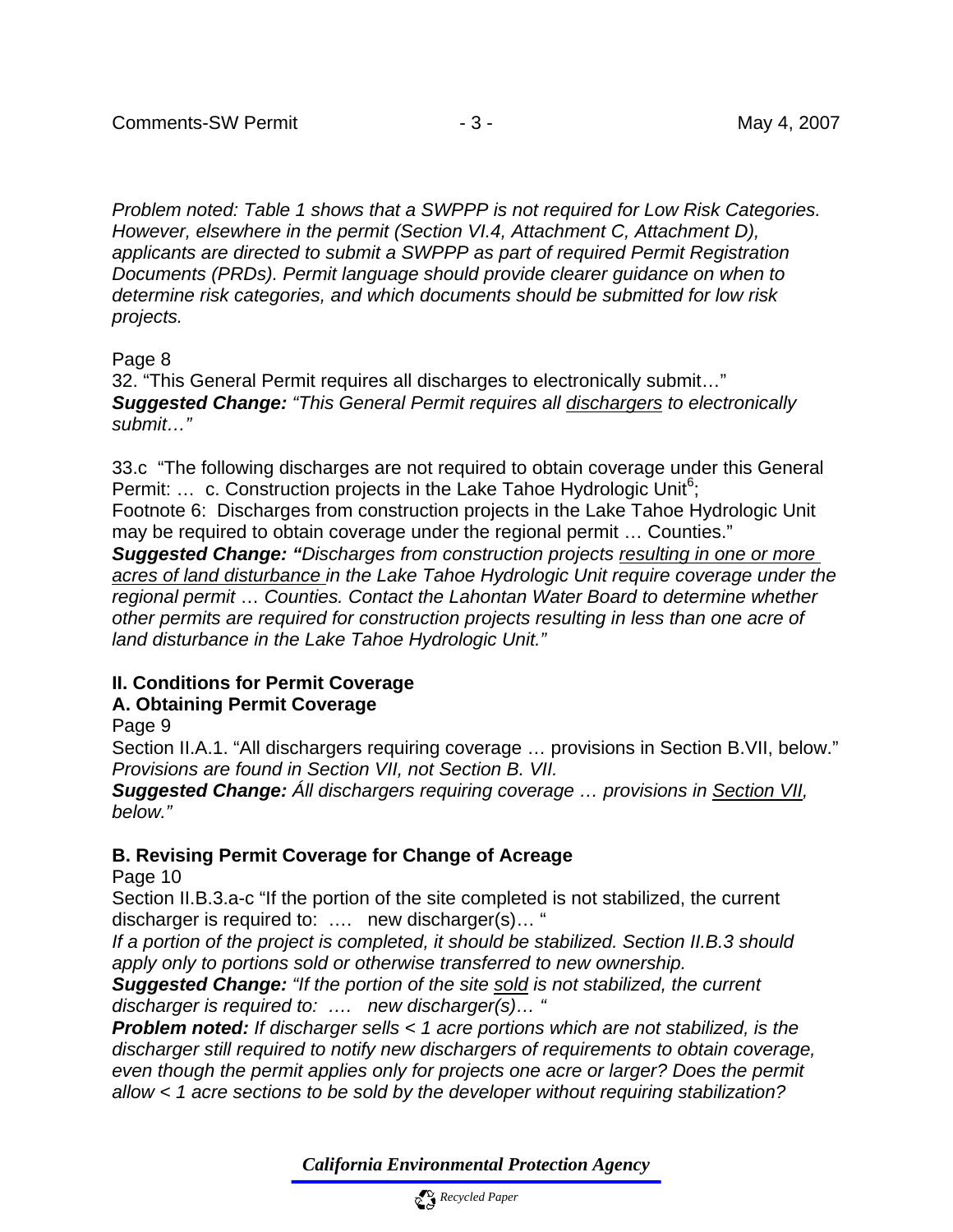# **VII. Provisions**

#### Page 10

Section VI.1.a. "…Permit coverage shall not commence until Permit Application fee is received and the application is processed by the State Water Board."

*Clarification requested: How are dischargers notified that permit coverage has commenced, i.e., letter from State Water Board, e-mail to applicant, posting on website?* 

### Page 13

Section VI.4. " For existing dischargers, permit coverage … shall commence on the date the electronic PRDs are administratively accepted by the State Water Board or Regional Water Boards. ... For new dischargers, permit coverage ... shall commence on the date the electronic PRDs are administratively accepted by the State Water Board and/or Regional Water Boards."

*Clarification requested: Are the roles of State Water Board and Regional Water Boards in administratively accepting PRDs defined elsewhere in the permit, or are we awaiting more details about the public and agency review process?* 

# Page 14

Section 8. and 8.d "… Discharges of non-storm water are authorized only if they comply with all of the following: ... BMPS are specifically included in the SWPPP to: ..." *Suggested addition: 8.d.iii Dechlorinate discharges of potable water, if needed to prevent toxicity in receiving waters.*

# **VIII. Project Planning Requirements**

# **A. Risk Category**

Page 15. "The Discharger shall determine a risk category … using the methodology in Attachment F … prior to construction activities commencing. The risk category shall be noted on the NOI form and/or SWPPP Checklist."

*Problem noted: The discharger should determine risk category prior to submitting an NOI/SWPPP or other PRDs. If the risk category is low, waits until prior to commencing construction activities to determine risk category,* 

*Suggested language: "The Discharger shall determine a risk category … using the methodology in Attachment F … prior to filing PRDs. The risk category shall be noted on the NOI form and/or SWPPP Checklist."*

### **IX. Project Implementation Requirements**

### **A. Compliance Determination for Numerical Effluent Limitations (NELs)**  Page 17

2. "the pollutant source(s) … have been identified…; additional BMPs… have been identified…; and revised the SWPPP, as soon as possible…" *Problem noted: Last phrase needs a subject.*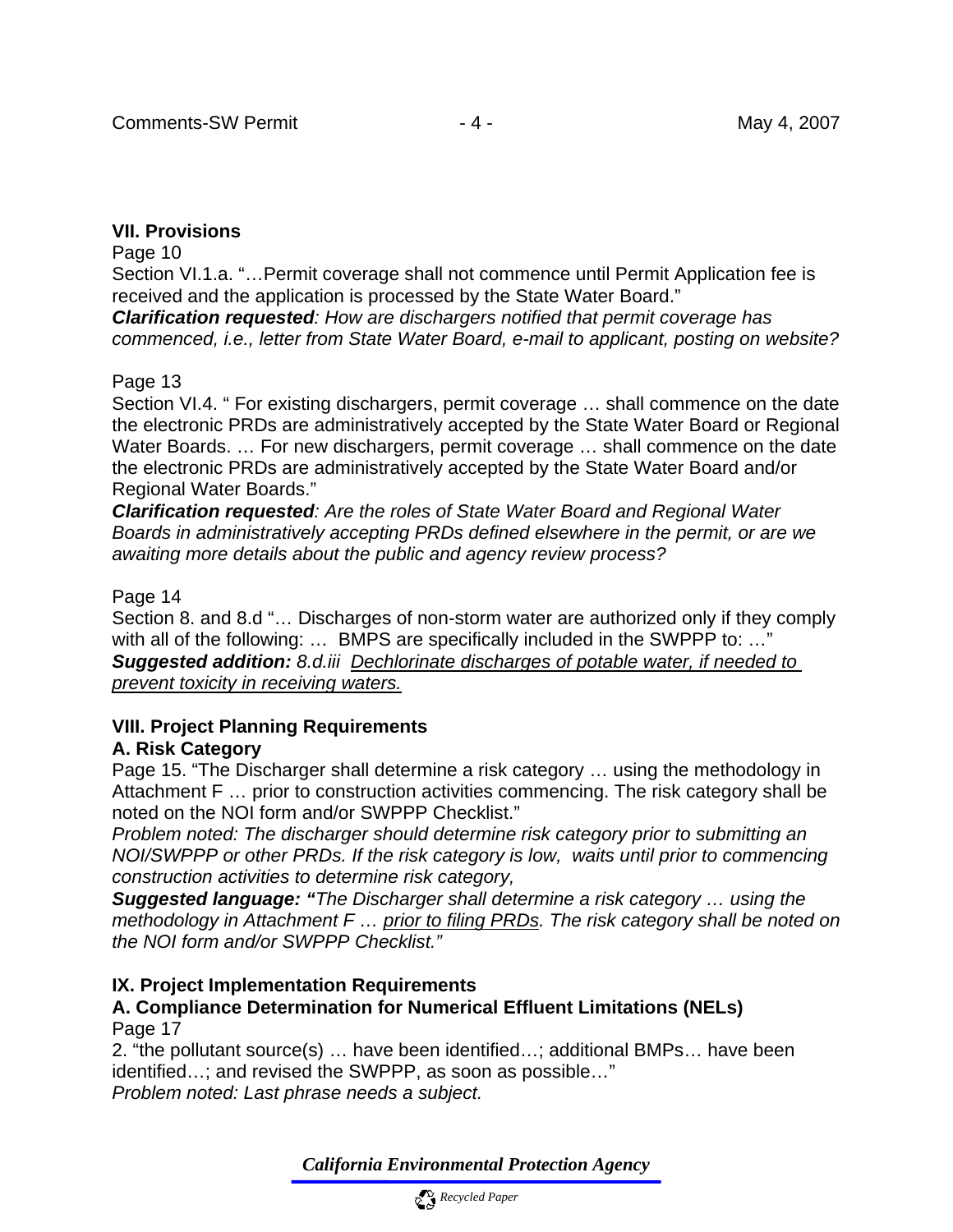*Suggested language: "… and the SWPPP has been revised, as soon as possible…"* 

# **G. Active Treatment System**

Page 19

1. "… or comply with source control procedures described in Section VIII.G." *Problem noted: Section numbers have changed.* 

*Suggested language: "…source control procedures described in Section IX.H."*

**H. Source Control Option** (for sites with fine soils)

Page 20

1.c "Provide 100 percent soil cover for all areas of inactive construction through the entire time of construction, on a year-round basis."

1.d "Provide appropriate perimeter control at all appropriate locations along the site perimeter and at all inlets to the storm drain system at all times during the rainy season."

*Problem noted: Source control option should also indicate that linear sediment controls (already mentioned in Section IX.E.4) are required for long sheet flow lengths.* 

*Suggested change: "Provide appropriate linear and perimeter control at all appropriate locations within and along the site perimeter and at all inlets to the storm drain system at all times during the rainy season."* 

*Problem noted: This section should discuss additional requirements for stabilizing active construction areas for dischargers using the source control option. Section IX.C.3 already noted that the discharger shall stabilize all active disturbed areas regardless of time of year from all erosive forces, including rainfall, non-storm water runoff, and wind. Suggested change: Add a line to further describe how the requirement to "stabilize all active disturbed areas" applies to the fine soil sites.* 

**K. New Development and Re-development Storm Water Performance Standards**  Page 24-25

2. "… the project shall preserve the post-construction drainage divides … and ensure that post-project time of concentration is equal or greater than post-project time of concentration."

3. "…and ensuring that post-project time of concentration is equal or greater than postproject time of concentration."

*Problems noted: should refer to pre-construction. For some construction projects which involve restoration or water quality retrofit construction, there may be water quality benefits from transferring water across a pre-construction drainage divide. For example, where the watersheds have already been impacted, and there are few opportunities to treat stormwater runoff in one watershed, it may be beneficial for water quality to transfer stormwater runoff into across a drainage divide into an area where it can be*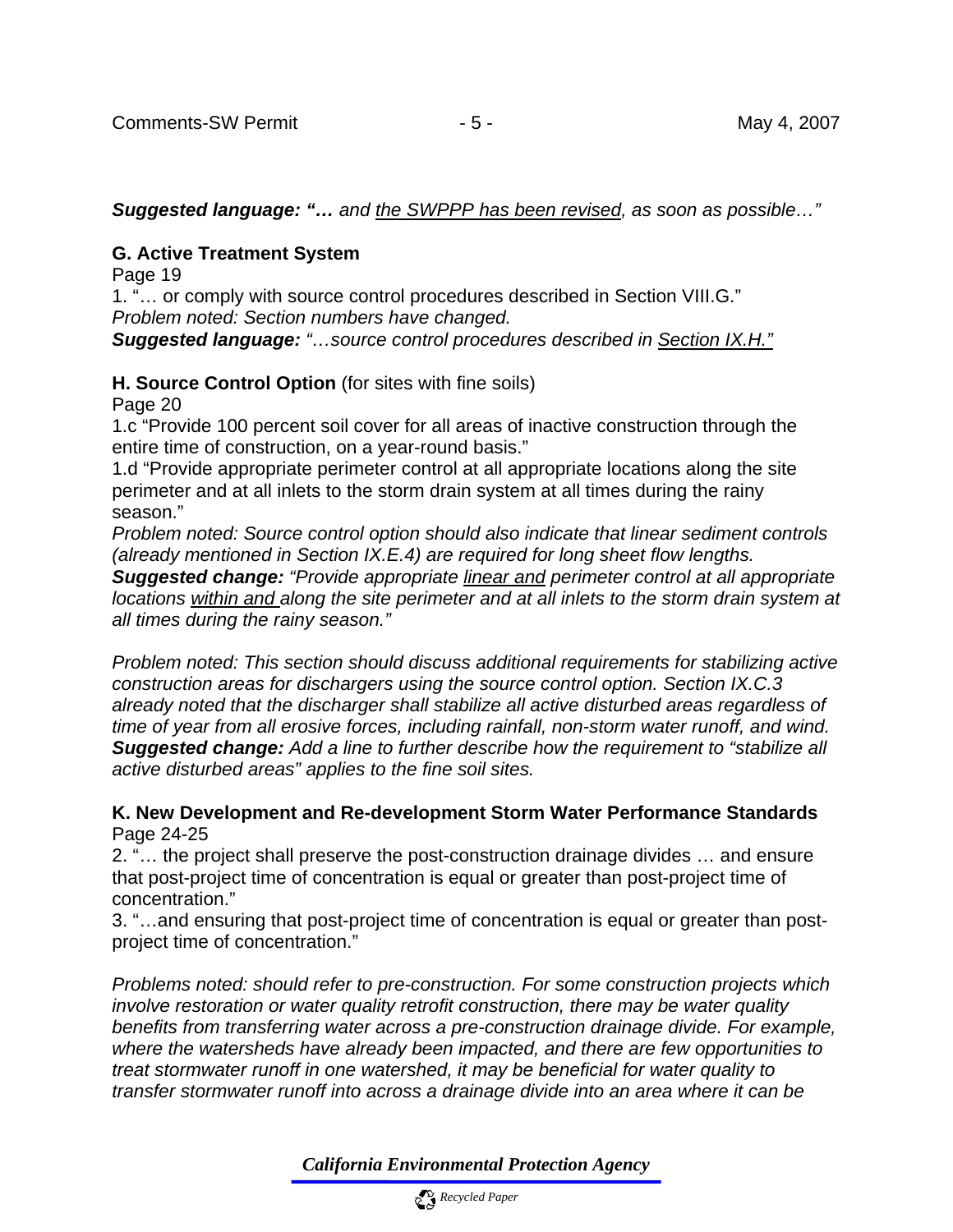*infiltrated. This scenario applies to Caltrans or other public or municipal permitee projects in Region 6. The construction permit should not have language prohibiting moving water across drainage divides if the project would improve water quality. Suggested change: 2. "… the project shall preserve the pre-construction drainage divides … and ensure that post-project time of concentration is equal or greater than pre-project time of concentration. The requirement to preserve the pre-construction drainage divides does not apply to projects designed to improve water quality by transferring stormwater runoff across the drainage divide. "* 

*Problem noted: should refer to pre-construction.* 

*3. "…and ensuring that post-project time of concentration is equal or greater than preproject time of concentration."*

# **L. Inspection, Maintenance and Repair**

Page 25

4. "… or in an alternative format that includes the information described in Project Implementation Requirement L."

*Clarification requested: Does this refer to the permit's Section L. Inspection, Maintenance and Repair, or some other Attachment? Section L.5 lists minimum requirements of checklist.* 

### **M. Training and Qualifications**

Page 26

1. "…shall comply with the requirements in Section IX and X."

*Problem noted: Section numbers have changed* 

*Suggested Language: " … shall comply with the requirements in Section X and XI."* 

### **XI. Rain Event Action Plan**

Page 28

5. " … provisions of Sections III, IV, and V… relevant requirements from Sections VI, VII, and VIII of this General Permit."

*Problem noted: Section numbers have changed* 

*Suggested action: Confirm that section numbers are accurate. Last section should refer to Sections VII, VIII and IX.* 

# **XII. Conditions for Termination of Coverage**

Page 30

2.c "Storm water discharges from all stabilized areas contain turbidity less than 40 NTU. *Problem noted: Proposed language provides no guidance on how/where to sample for stormwater discharges from all stabilized areas. Also, why not measure turbidity of discharges from any remaining unstabilized areas?*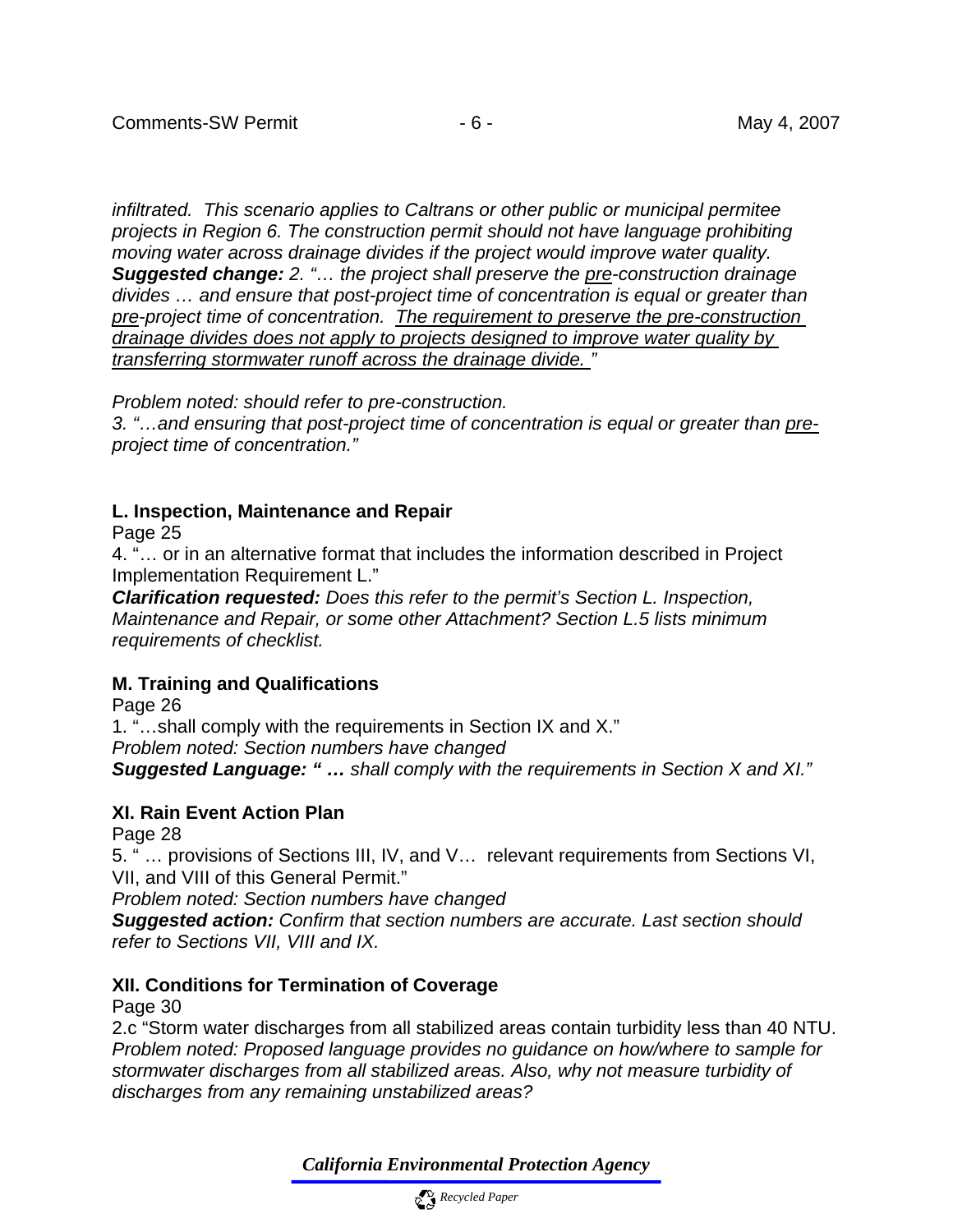*Suggested action: eliminate "stabilized", and provide guidance on what type of sampling regime is required.* 

# **Attachment A: Glossary**

# *Suggested addition: Permit Registration Documents (PRDs) -*

*Note: First reference is in Section II.B.5. Revising Permit Coverage for Change of Acreage. Section II.B.5 notes that PRDs include a NOI, SWPPP, and SWPPP Compliance Checklist. Section VII.1 requires all discharges to electronically file all PRDs. Attachment C-NOI and Instructions requires electronic filing of PRDs, which include a NOI, SWPPP, and SWPPP Checklist.* 

# **Attachment F: Sediment Transport Risk Worksheet**

*Footnote 1 suggests assigning points based on dominant soil or most critical conditions that affects 10% or more of the site. Footnote 1 should apply to #5. (Runoff potential of dominant soils), but not to # 1 (Proximity to receiving waters). If up to 10% of the construction site is in a stream channel, wetland, lake, etc., the Proximity to receiving water score should be 100, not 50. Suggested Change: remove Footnote 1 from title line for Attachment F, and only use this footnote with #5.* 

1. Proximity to Receiving Water.

*Point totals are 100, 50, or 0. Need to clearly state that if a project is both in the 100 point and 50 point categories, the 100 points score applies. Example: For a project with construction activities in a wetland, but where the project is also within a 100 year floodplain, the score should be 100, not 50.* 

"Have runoff routed directly to a surface water…" *Need to clarify or remove "directly". Is the intent to exclude runoff routed from project which flows through a municipal permitees treatment BMPs before discharge to surface waters? Is the intent to exclude project runoff which goes into a pipe or ditch which also receives discharge from other sources before direct discharge to a surface water?* 

*Suggested Change: delete "directly". Even if there are treatment BMPs on the conveyance system that receives project runoff, the municipal stormwater system would perform better if sediment discharged from upstream projects is minimized. Commingling flows does not reduce the risk of sediment transport, therefore projects should not be taken out of the moderate risk category just because flows from other projects are conveyed in the same pipe or channel.* 

*Also Consider: In Attachment A-Glossary, clarify whether "direct discharge" excludes discharge into conveyances carrying commingled flows or with treatment BMPs downstream of the conveyance.*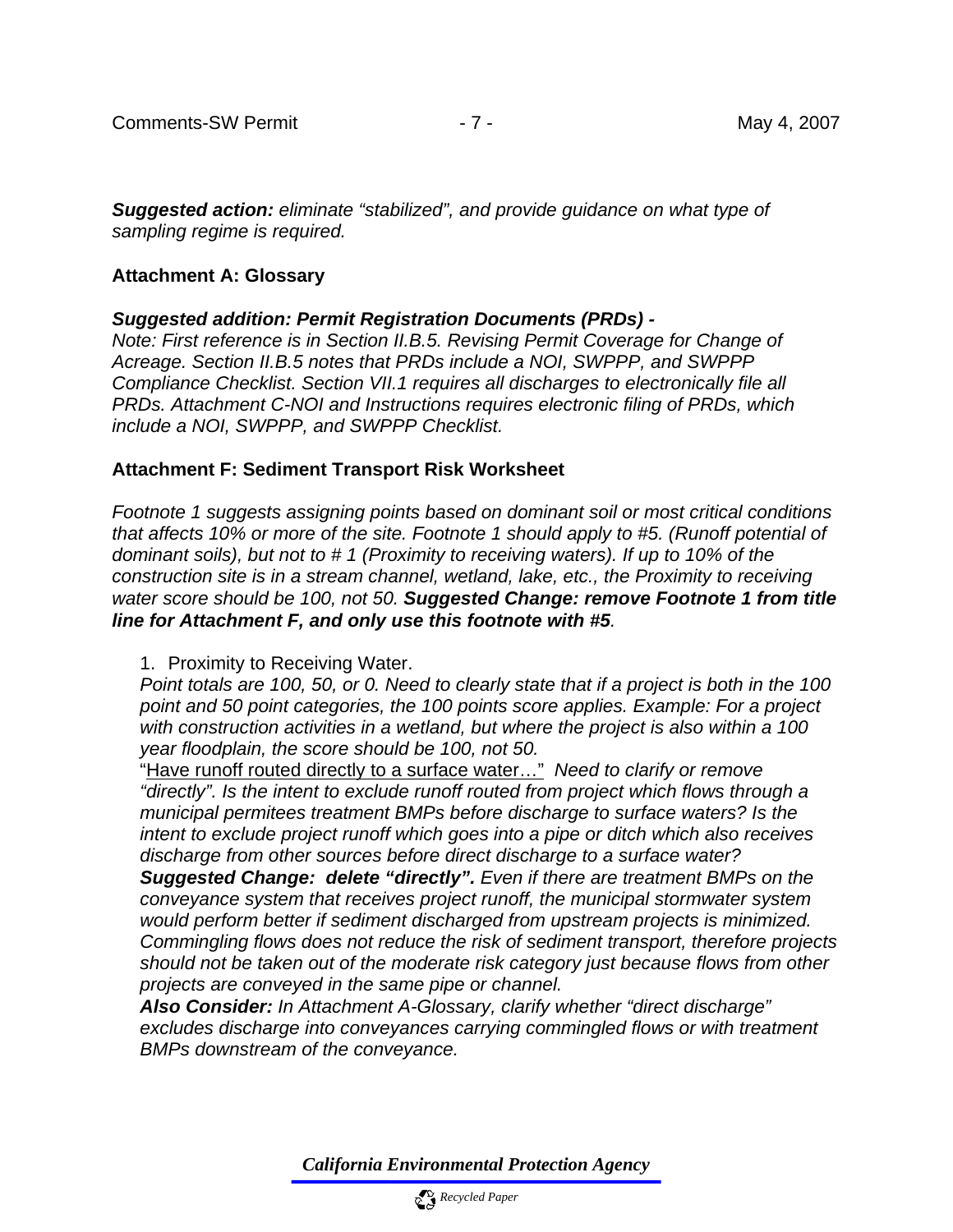3. Will the site be cleared and graded outside of the designated rainy seasons and will Erosivity Index (R) be less than 5?

*Designated rainy season.* 

*1) Include a rainy season map in the Attachment, rather than by reference to a Caltrans document that is unlikely to be available once a new Caltrans SWMP is prepared.* 

*2) Modify the designated rainy season map for Lahontan area. While the 2003 Caltrans SWMP's Designated Rainy Season map partially addressed Regional Board concerns by acknowledged impacts of summer thunderstorms and adding a August 1-November 1 rainy season, RB6 staff had asked Caltrans to designate a year-round rainy season for > 1200 meter Lahontan areas. The 2003 Caltrans designation leaves two gaps (May-July and October) in the rainy seasons.* 

*These "non-rainy" season(s) in mountain areas receive a higher percentage of annual precipitation than most other parts of California. In these mountain areas, soils may still be wet in late spring, and sediment discharges from improperly-BMP-ed construction sites have occurred during rainfall in both the May-July, and October "non-rainy" seasons.* 

*Lahontan Region Project Guidelines for Erosion Control which are part of the R6 Waste Discharge Requirements for small construction projects in the Little Truckee River, Truckee River, West Fork Carson, East Fork Carson, Mono, and Long Hydrologic Units already limits or prohibits land disturbance after October 15 of each year. Designating the month of October as a non-rainy period, suggests there is less risk from soil disturbance in October than in September. 3) Clarify that the rainy season risk trigger is not just the date of the clearing and grading, but whether cleared or graded soils are left unstabilized during the rainy season. Permitees could assume that the proposed language high risk trigger is the date the site is cleared and graded. Sediment transport risk should be high if applicants expect cleared and graded unstabilized soils to persist on the site during any part of the rainy season. Permit sections IX.C.3 and IX.E.3 require the discharger to stabilize active disturbed areas.* 

### *Suggested Changes:*

*Modify Designated Rainy Season Map to show year-round rainy season for Lahontan Area > 1200 meters, or if a year-round rainy season is unacceptable, designate rainy season for Lahontan Area > 1200 meters as August 1 through June 1.* 

*For worksheet, consider 1. or 2.*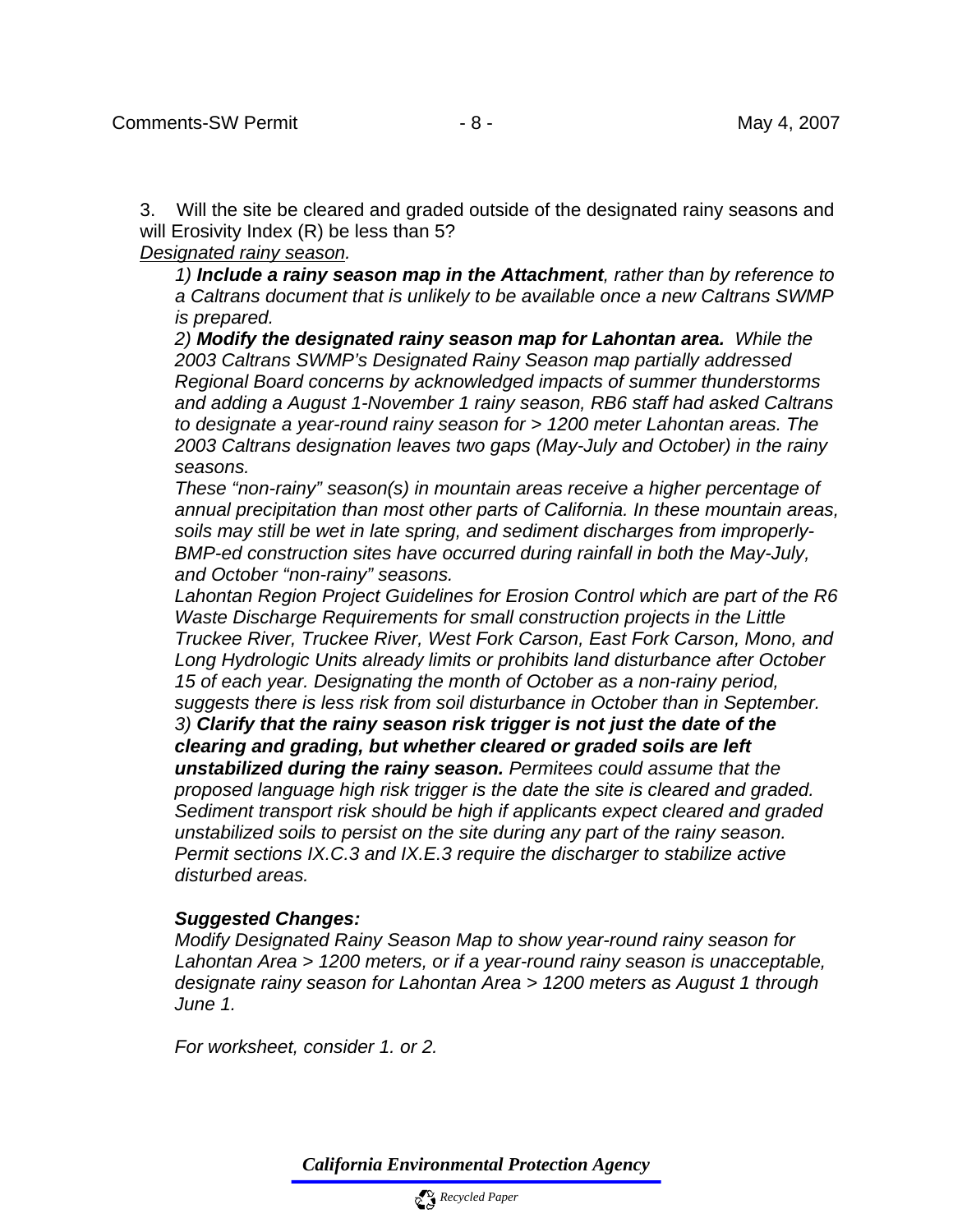*1. Will Erosivity Index (R) be equal to or greater than 5 or, (due to clearing or grading), will the site have unstabilized bare soils during the designated rainy seasons? Yes 100 No 0* 

 *Or* 

*2. Erosivity Index (R) equal to or greater than 5. 100 pts* 

*Erosivity Index (R) less than 5, but site will have unstabilized disturbed soils during the designated rainy season. 50 pts* 

*Erosivity Index (R) less than 5, and all disturbed soils stabilized during the designated rainy season. 0 pts* 

*(If needed, could define stabilized to specify mulch, tackifier, blankets, etc., as opposed to merely having perimeter sediment controls)* 

*Alternative 2 is preferred, since it allows an intermediate score between 0 and 100.* 

### **Attachment H: Sediment Basin Sizing**

Page 77. "The greater of the two runoff volumes is then used to size a perforated riser to discharge the runoff volume over a 24- to 72 hour period. … Local vector control regulations may apply."

*Problem noted: Perforated risers designed to discharge in 24 to 72 hours may bypass*